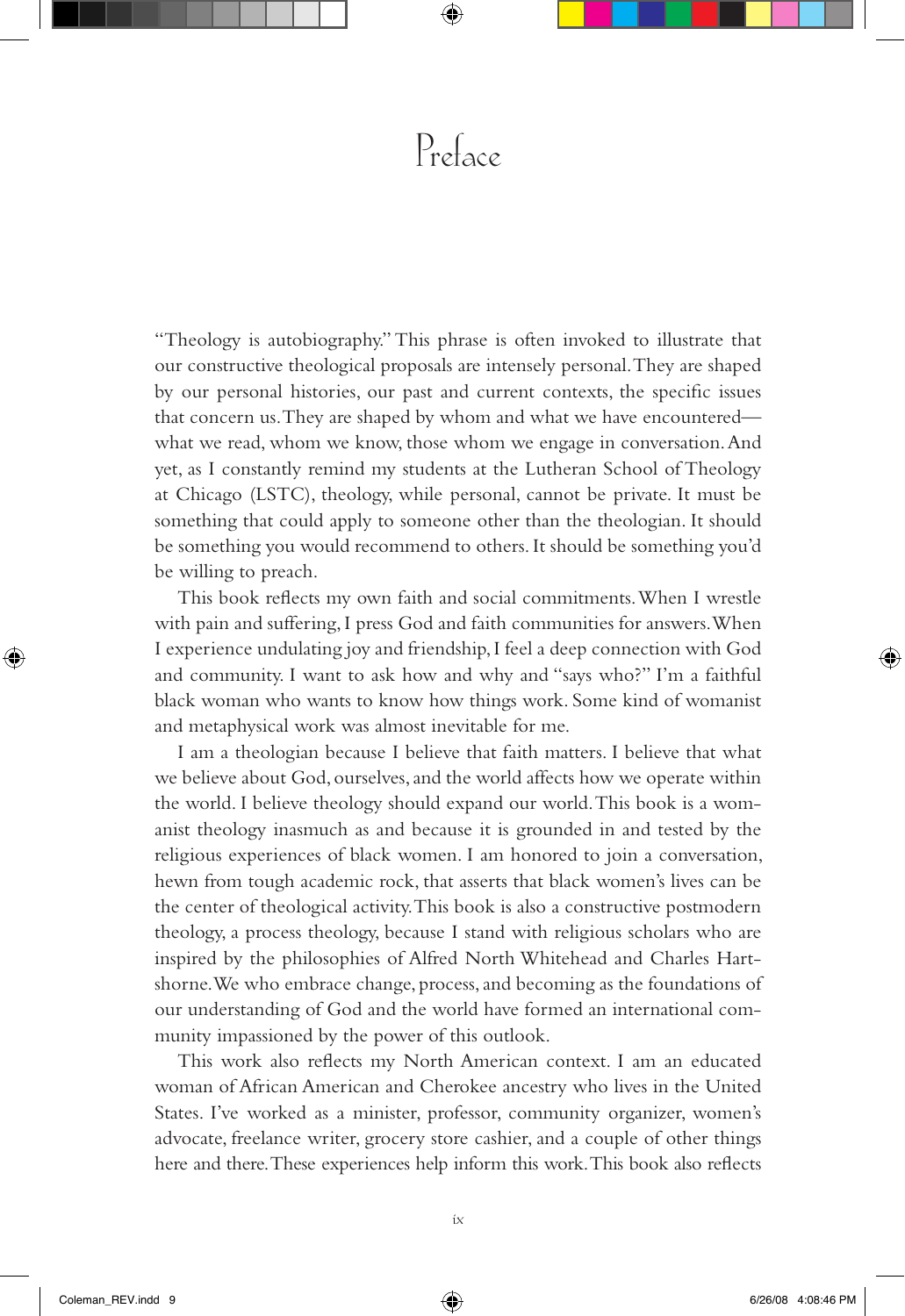my personal taste in literature, music, and scholarship. In many ways, I've written about and used the sources I find authoritative in both my personal spirituality and my constructive theological activity. The constructive work here feels like braiding hair. I'm pulling together different strands of conversations, scholarship, stories, and experiences into a unity.

Thus, this book represents my attempt to answer some of my own questions and reflect on my own faith while also trying to hold together the experiences of many people and communities I've come to know and love. I want to honor my grandmother's tenacious black Baptist faith, which runs throughout every family gathering we have. I also want to celebrate my friends who feed candy to a concrete head with cowrie-shell eyes as part of their practice of *Ifa* or *Santería*. I want to respect the sleepless hours caused by unspeakable acts of violence and physical pain, without neglecting the exuberance felt when love is reciprocal, rhythm ignites our bodies, or everything seems to come together as we hoped and planned. I pray I have done justice to these communities and experiences.

The writing of this book has been a communal process influenced equally by those who contributed to my personal and professional development, those who encouraged me in the present, and those who believed in the direction of my research and career. I thank my parents, Pauline A. Bigby and the late Allen M. Coleman, who have always supported my education. I've written this in part so that my parents could understand what I do. While I am grieved that my father did not live to see this publication, I am inspired by the pride he took in me and my work. Thank you, Mama, for how you have fostered my critical inquiry and also inquire about what I do.

I am grateful to the following theologians for their impact on my desire to be a theologian: Sallie McFague, James H. Cone, Delores S. Williams, Marjorie Hewitt Suchocki, and David Ray Griffin. I am grateful to all the members of my dissertation committee who helped to lay the foundation for this project: Marjorie Suchocki, who gave me the rare opportunity to write about something in which I truly believe, Kathleen O'Brien Wicker, Ellen Ott Marshall, and Delores S. Williams. I am indebted to my colleague Kirsten A. S. Mebust. Her friendship and attention to every version of this manuscript—the thought processes and the written words—make her a true co-sojourner.

I also greatly appreciate my editor, Michael West, and Fortress Press for their belief in the success of this project. Carolyn Banks, David Lott and Lynette Johnson have been so good with all the important details. Thank you. I'm proud to be in a series edited by Anthony B. Pinn and Katie G. Cannon. Victor Anderson, Anthony Pinn, Dwight Hopkins, and Linda Thomas supported this project in its infancy, giving both detailed and personal support for my ideas. Karen Baker-Fletcher was available for countless conversations as I tried to